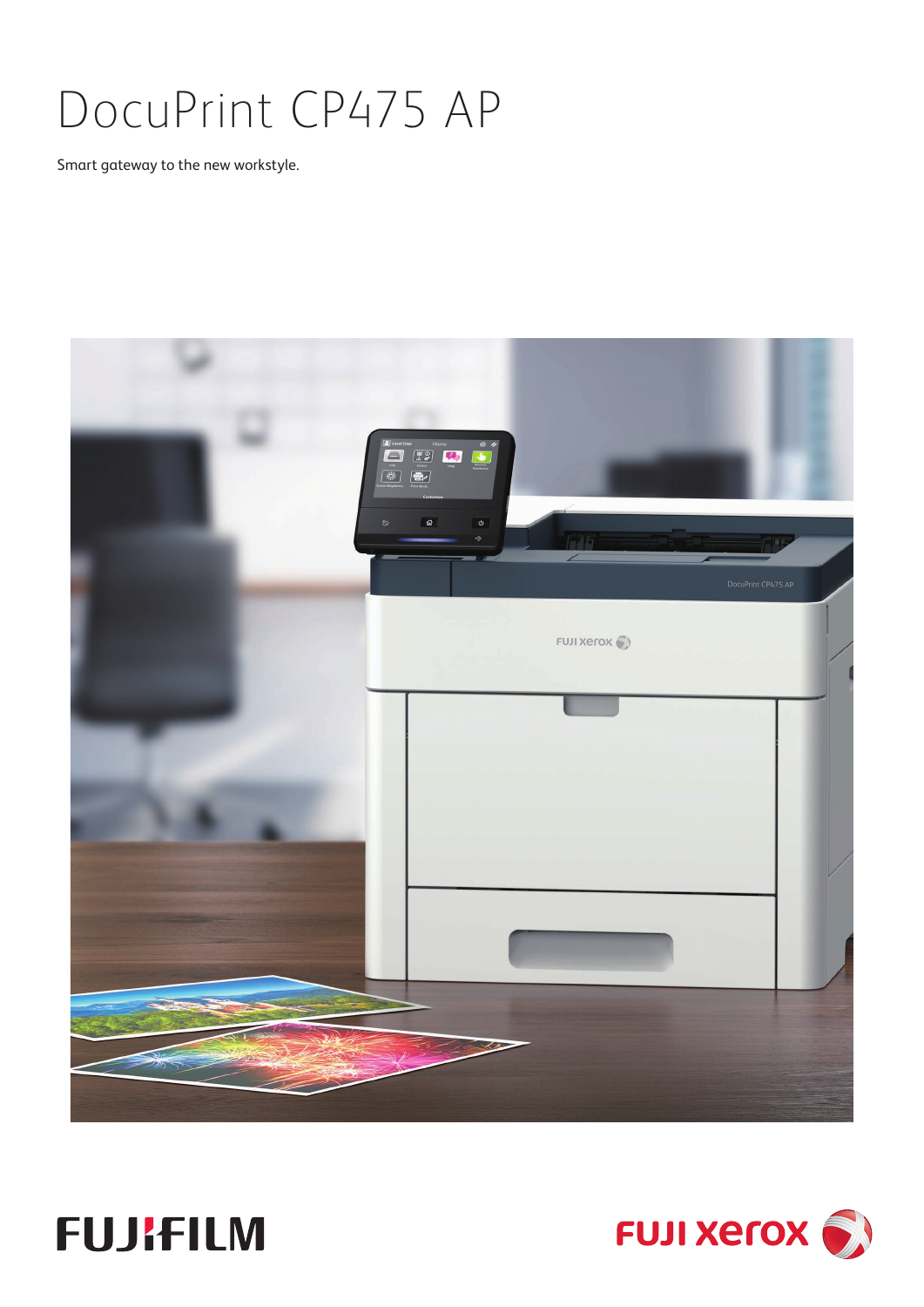## Intelligent and compact A4 colour printer supporting your smart workstyle.

DocuPrint CP475 AP delivers superb printing image quality, high connectivity and productivity, and intuitive user experience with colour touch panel. Caters to a variety of requirements from workgroup to enterprise customers.



## DocuPrint CP475 AP



- •Intelligent colour printer
- •Print up to 40 ppm
- •5-inch colour touch panel
- •Print resolution up to 1200 x 2400 dpi
- •USB, Ethernet, Wi-Fi\*2 connectivity

\*1: Pages per minute.

\*2: Optional.



- •Advanced operability with 5-inch colour touch panel. You can personalize the icons on the screen to make your regular workflow easier and faster.
- •Whether as a desktop or a console device, the adjustable touch panel lets you easily operate the device. Comfortable sound and light navigate you to the intuitive user experience.
- •You can refer to FAQ and user instructions on **Help screen** when you have questions on how to use. Colour animation on the touch panel assists you to solve the operation troubles easily.



Even if you cannot solve the trouble by yourself, **Remote Assistance** helps you. The call center staff remotely operates your touch panel for trouble shooting.

•Device management and cost control is easy with ApeosWare Management Suite 2\*, which can manage devices and their usages, and provides integrated authentication, print output, and log accounting.



•Perfect for fast-moving mobile workers who need to print out something while on the move. You can easily print from mobile devices using **Print Utility**\*1, **AirPrint**, and **Mopria Print Service**. When using Print Utility, the printing device is identified just by holing your mobile device\*2 over the NFC area on the panel. Easy and simple operation helps busy workers.



- \*1: Print Utility is free application provided by FUJIFILM Business Innovation.
- \*2: NFC-enabled device is required.
- •Prevents paper information leakage with **Secure Print** and **Private Charge Print** with IC card authentication\*. With Image Log\*, job logs and the image itself can be stored and managed, enabling prompt investigation upon information leakage. \* Optional.
- •360° security realized with various measures such as communication route encryption, data encryption, access log, and usage restrictions. Reliable partner for your business continuity.



- •Attention-grabbing print quality with Super EA-Eco toner and LED Printhead, while offering fast printing of 40 ppm at the same time.
- •Flexibly caters to your business needs with optional 550-Sheet Feeder and Cabinet. You can expand the paper feeding capability up to 2350\* sheets at maximum.

\* When three 550-Sheet Feeders are installed at maximum. Based on 80 gsm paper.

- •High reliability with robust design for 300000-page machine life. Tough partner for high-volume printing environment.
- •Energy saving with Super EA-Eco toner with low fusing temperature.



•With compact design, DocuPrint CP475 AP can be installed just the way you like. As a desktop device, under a counter, or a console central printer.

\* Software sold separately. Planned to be supported.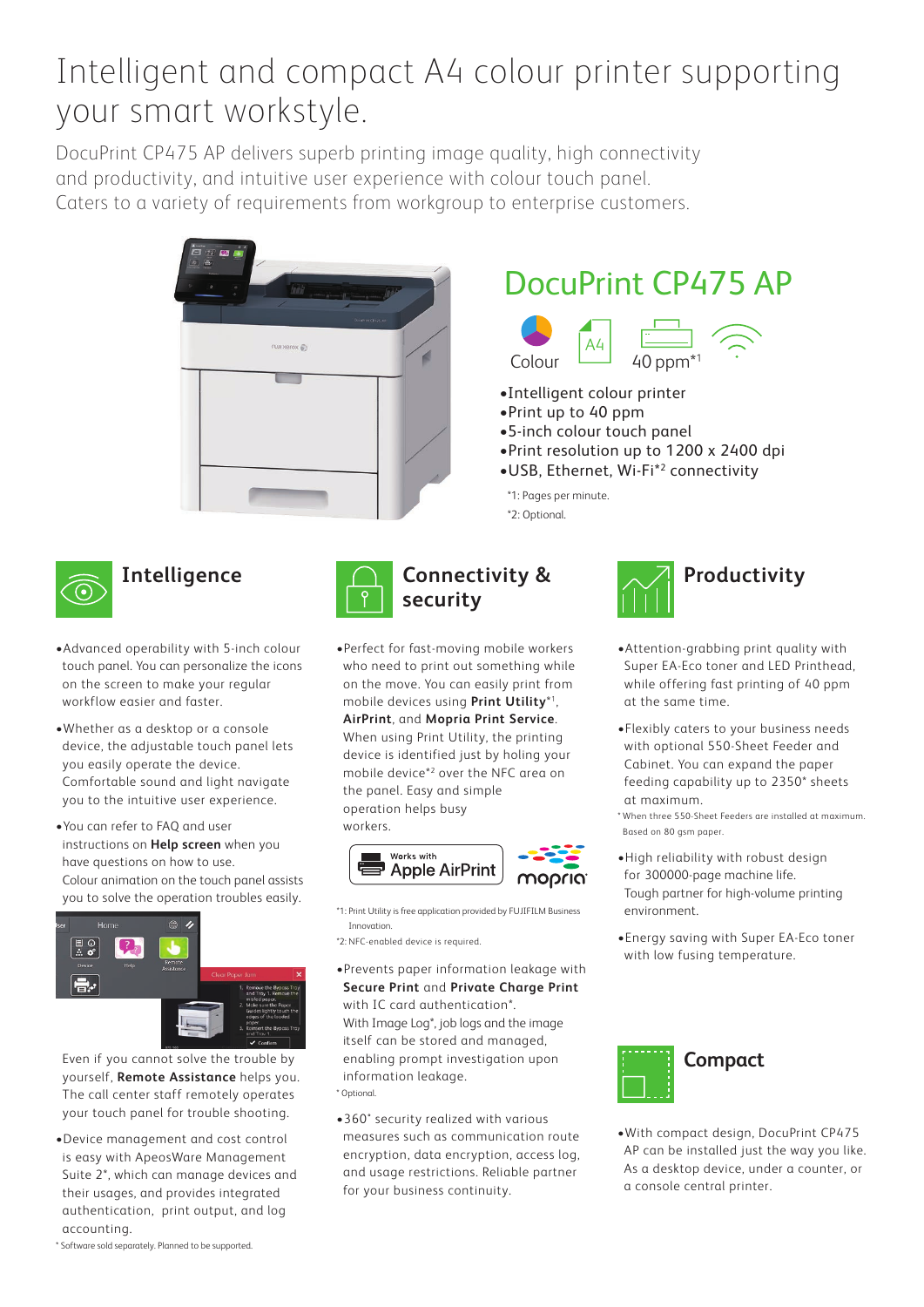

### User-friendly colour touch panel

When using Private Charge Print, you can easily select and delete the documents viewing the thumbnails shown on the panel. Convenient for saving time and waste.

You can also select your favorite photos from the panel when printing the photo data from your USB memory\*.





USB port

### Smart & scalable

#### 1 **5-inch colour touch panel:**

Intuitive colour touch panel lets you find just what you want at a glance.

#### 2 **USB port\*:**

Use your own USB memory to print directly from the USB. \* Optional.

#### 3 **IC card reader\*:**

You can use Private Charge Print with your IC card. \* Optional.

#### 4 **Bypass Tray:**

Can print on various paper types such as envelopes and postcards.

#### **6** Standard Tray (550 sheets):

For standard users. Supports various types & sizes of paper.

#### 6 **550-Sheet Feeder**\*1  **(550 sheets):**

Paper feeding capacity is 2350<sup>\*2</sup> sheets at maximum. High scalability for high-volume printing needs. \*1: Optional.

\*2: When three 550-Sheet Feeders are installed.

#### 7 **Caster\*:**

For easy installation and moving on the floor. \* Optional.

Convenient for storing paper and consumables. \* Optional.